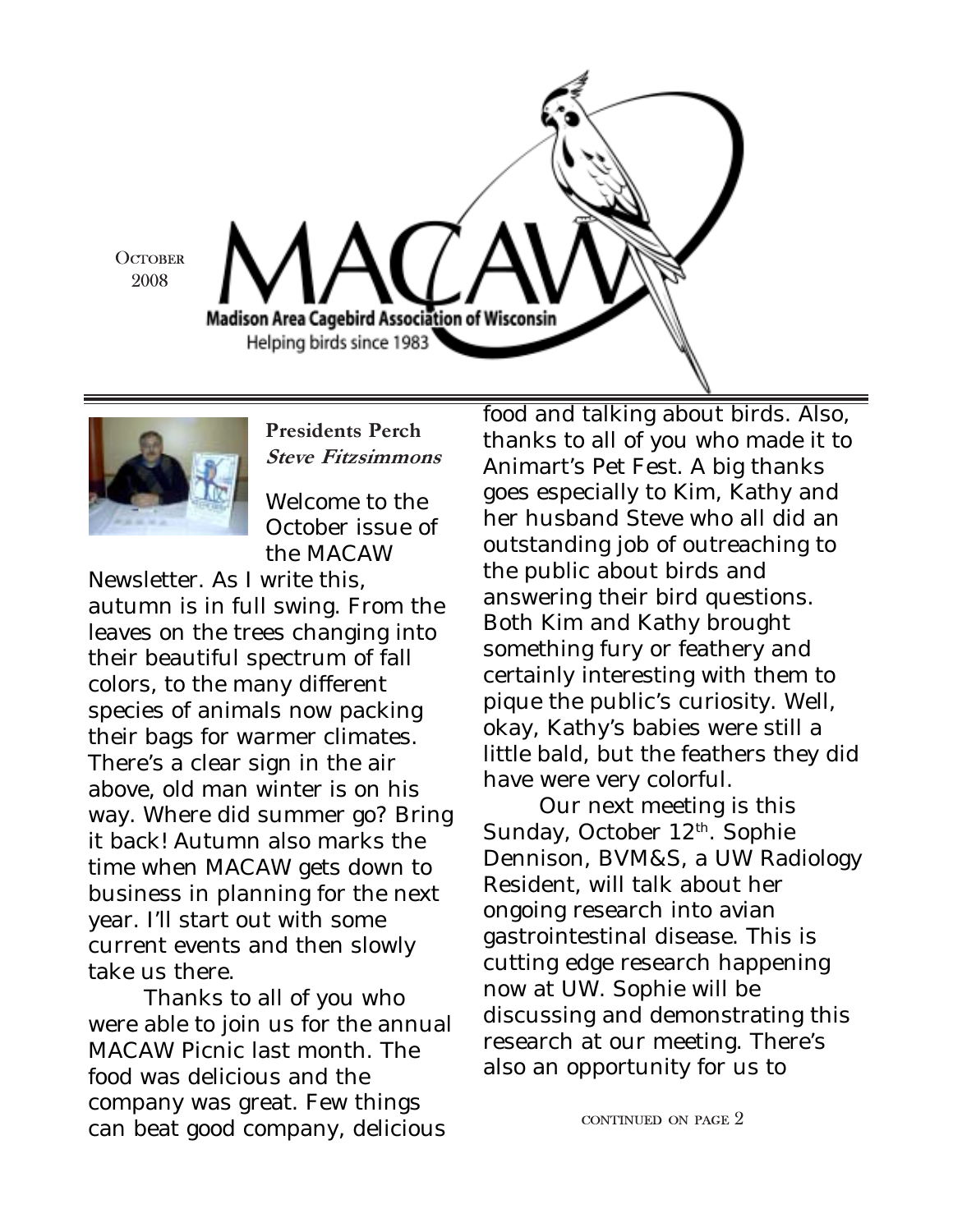participate in this research if any of our birds become ill. Sophie will tell us more about this at the meeting. I will also include a print-out of her info in this newsletter.

I am looking for a speaker for November. If anyone has any suggestions, please send me a note. In December we will hold our annual Christmas Party and elections for club officers. Would you like to join the MACAW Board and help steer the future direction of MACAW? This is your opportunity.

How would you like to be part of something big, I mean really BIG? Well, there's just that kind of opportunity waiting for you if you volunteer to help with the MACAW Bird Fair in May. We're going to need a lot of help putting this event together and in running it. We need ticket takers to ticket sellers, raffle table managers, greeters, organizers and help setting up tables. We need volunteers for two hour



**SWEETIE'S BITES**

**DO YOU HAVE A QUES-TION FOR SWEETIE'S BITES. EMAIL KIMBERLEY AT AKASHA3691@AOL.COM**

spots to all day spots. If you would like to be a part of this BIG event, please email me.

Hope to see you this Sunday!

**Steve** 

### How to manage your bird's

# excessive territoriality

By Liz Wilson,CVT In the wild, a parrot's territorial instinct is extremely strong, because he must protect his territory from invasion. You may also see this territoriality in action in your companion bird. When your bird drives everyone away from his turf, he is exhibiting excessive territoriality, and if unchecked, this behavior can become a serious problem that threatens your bird's future as a companion animal.

 Some bird enthusiasts feel parrots should be allowed to be territorial around their cages, but most behavior consultants disagree. It is also not fair to assume that

your bird must be at your every beck and call, coming out for interaction whenever it suits your schedule.

 Just as children are allowed privacy in their own rooms, parrots should have the right to decline human interaction.

 Experienced caretakers recognize this through careful observation of psittacine body language, and they respect a bird's privacy by not approaching during these times.

 Excessively territorial companion parrots act like they outrank everyone in their flocks. To resolve this misunderstanding, you should establish nonaggressive controls by patterning your bird to respond to simple commands like "up" and "down."

 Daily training sessions should happen in a neutral room, or in an area the bird doesn't consider his own, and on a neutral perch such as the back of a chair.

CONTINUED ON PAGE 3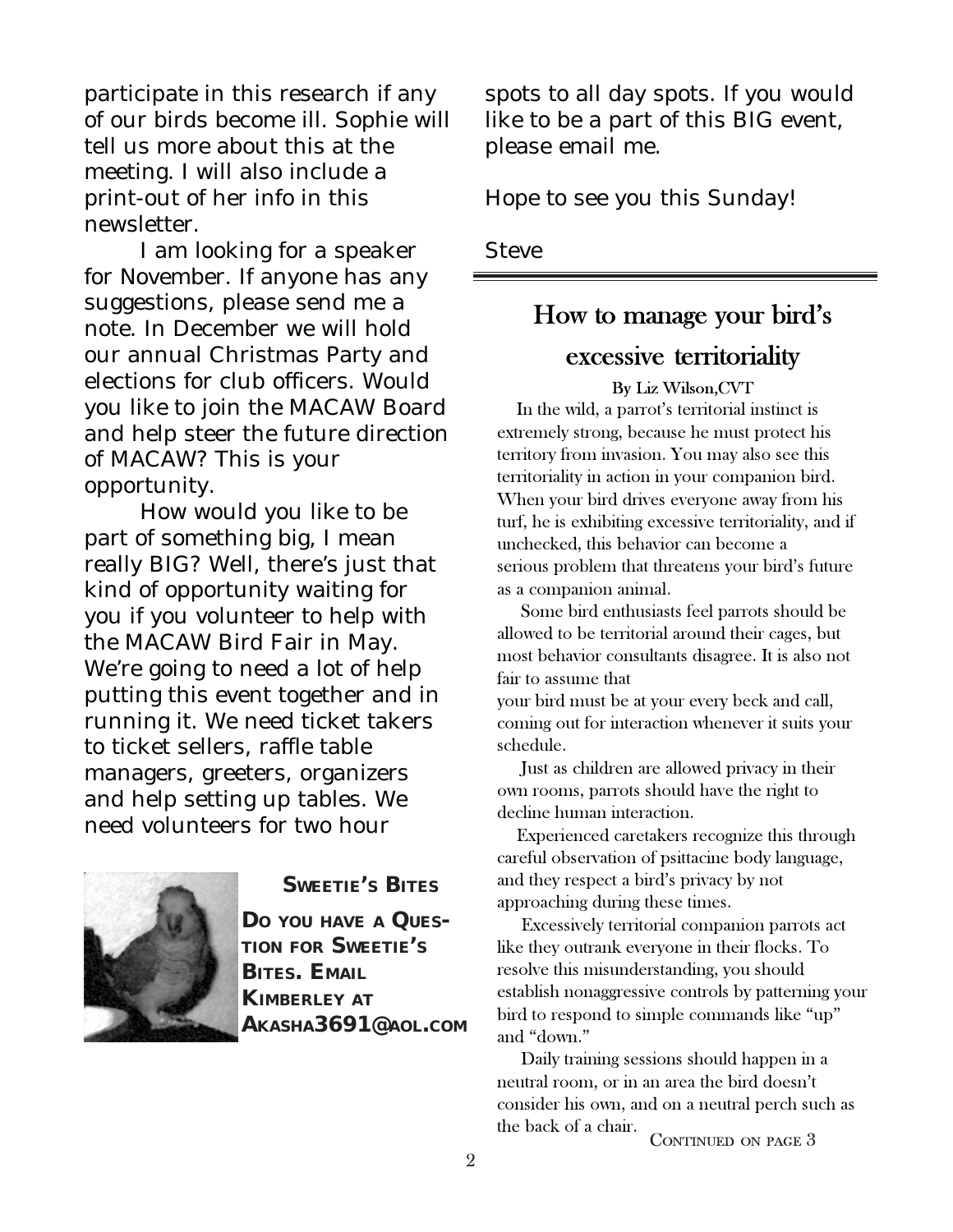Once the bird is responding to commands, you can start moving the training perch slowly out of the neutral area and into the area of your bird's cage. By moving a few inches at a time and then working again on the commands, you can make certain your bird responds correctly. Then, praise him for his good behavior.

 Once in view of your bird's cage, training may become more difficult, but with patience and consistency, most birds will respond again to the commands.

 When the cage is finally reached, you can step the bird into it with the "down" command, then immediately pick it up with the "up" command. Repeating this several times will teach your parrot that the commands also work in and around his cage. Repeat this process on the cage top and on any other of your bird's favorite hangouts.

 Once your bird is trained, and he wants out of his cage, he must step onto the hand when you say "up." Do not just open the cage door and let him come out on his own, or he might conclude that he is in control again. Continue to use the commands every day, to remind him that the rules are still in force.

 By following these easy training techniques and handling your parrot in a firm, loving, unaggressive and consistent manner, you can keep control of your headstrong bundle of feathers and maintain a mutually loving relationship.

*This article is courtesy of ZuPreem. MACAW is proud to be a member of the ZuPreem Preferred Club Program, an exclusive program reserved for a select number of bird clubs. Aside from letting us reprint their articles, ZuPreem also donates a bucket of their gourmet food and other goodies for every two articles or ads we print in our newsletter. ZuPreem is also an honorary member of MACAW.*

## Do you want to advertise your business in the M.A.C.A.W. newsletter?

Business Card size ads are \$2.50 for members and \$5.00 for nonmembers. Inserts are \$20.00 plus you must provide the printed flyers to insert.

# **Birdy Mart**

**Due to moving: Free to a loving home:** A 13 week old grey cockatiel, who is hand fed and is very affectionate. Cages, cover, food and toys included. call: Nancy or Don at 608- 274-3955 or e-mail, USING KEY WORD: cockatiel to: fairday@terracom.net

#### **MACAW MEMBERSHIP FORM**

Just \$20.00 for a one year family membership!

| Name  |  |  |
|-------|--|--|
|       |  |  |
|       |  |  |
|       |  |  |
| Phone |  |  |
|       |  |  |
|       |  |  |
|       |  |  |
|       |  |  |

\_\_\_\_\_\_\_\_\_\_\_\_\_\_\_\_\_\_\_\_\_\_\_\_\_\_\_\_\_\_\_\_\_\_\_\_\_

oPet Owner o BreederoSupplier of Bird Related **Products** 

oYes, want to help with club activities and/or events

oNew Membershipo Renewal o

Please make checks payable to MACAW and mail to Paula Fitzsimmons, MACAW Membership Director, 5209 Odana Road, Madison, WI 53711

#### MEMBER DISCOUNTS

• MadCat Pet Supplies offers MACAW members 10% off everything avian related including food.

- Animart and Mounds offer MACAW members 10% off everything except food (show MACAW membership card).
- Paula of PJ Publications offers MACAW members 15% off of their entire purchase.